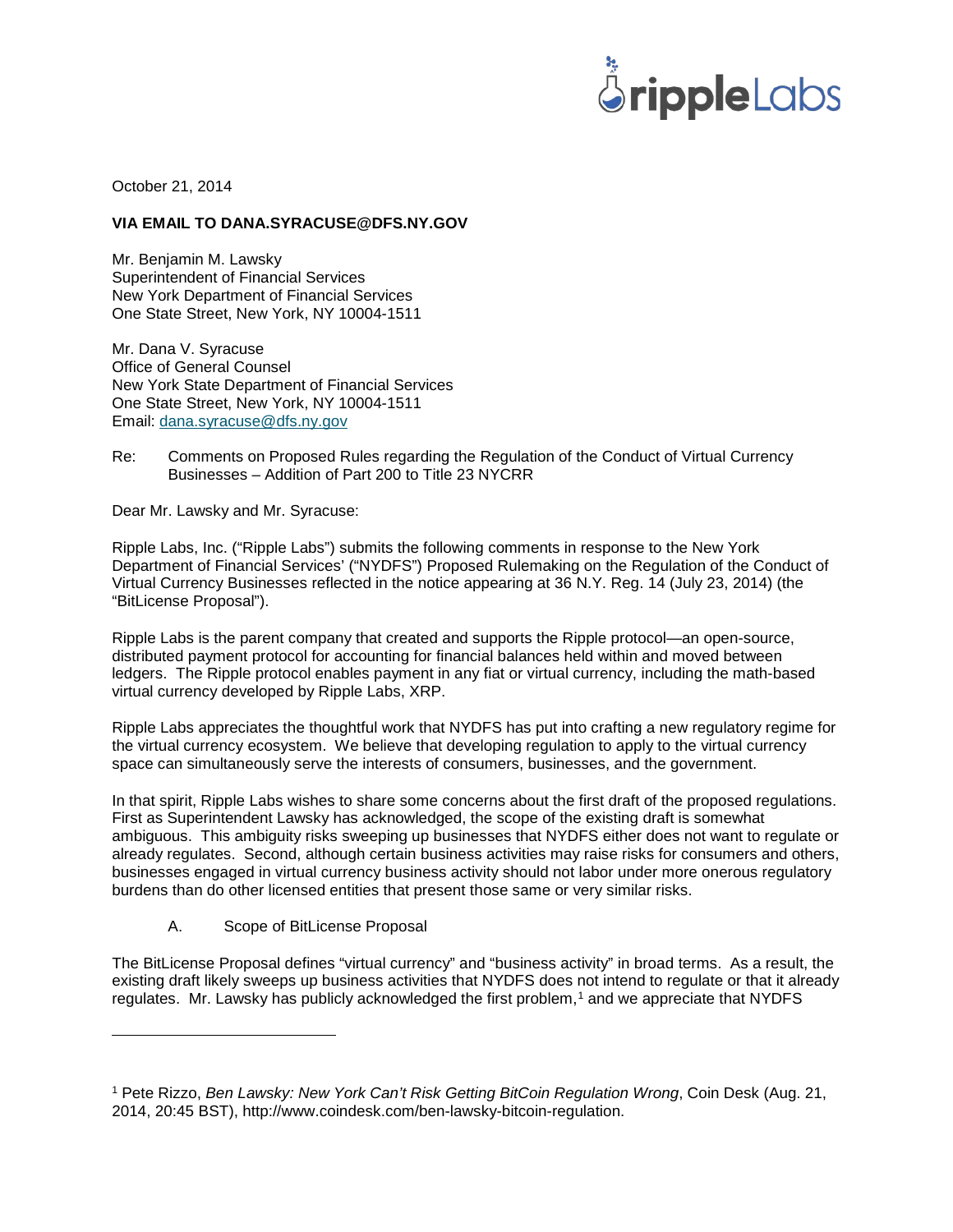Mr. Benjamin M. Lawsky Mr. Dana V. Syracuse Page 2 of 7

intends to revisit the definitions to make sure that software development is not covered. We likewise believe that NYDFS should make sure that its definitions do not inadvertently expose individuals or businesses that seek to trade virtual currencies on their own accounts from whatever definition it ultimately adopts.

As NYDFS revisits the definitions of "virtual currency" and "business activity," we believe that NYDFS should focus on what distinguishes virtual currency from other financial services technologies. In our view, the primary distinction between virtual currency technologies such as BTC and XRP from other value exchange technologies is that BTC and XRP are digital assets that do not create a corresponding liability. This aspect of virtual currency technologies means that businesses that handle virtual currencies on behalf of consumers and others present a new and unique risk profile as compared with other financial services-related businesses.

By the same token, however, all financial services that incorporate virtual currency technologies do not create unique risks. The Ripple Ledger, the BlockChain and other modern settlement technologies have significant advantages over the technologies on which banks, insurance companies and traditional money transmitters rely to move and track money. The definitions that NYDFS ultimately adopts should not dissuade such financial institutions from incorporating these technologies to reduce the risk and speed the movement of money.

Attention to the unique attributes of virtual currency technologies and the manner in which those technologies are implemented should also help to focus the disclosure requirement that is a focus of the existing draft. As drafted, the proposed regulation requires licensees to disclose a laundry list of information to consumers in all circumstances in which a licensee is engaged in covered activity.[2](#page-1-0) This disclosure has to potential to cause consumers to "tune out" the specific risks about which NYDFS is particularly concerned (as many do when quickly clicking past a website's terms and conditions). NYDFS instead should focus on the few important risks associated with virtual currency (such as the volatility of virtual currency and the importance of securing passwords) and require BitLicensees to provide specific, clear disclosures addressing these risks.

## B. BitLicense Proposal Would Create an Uneven Playing Field

The BitLicense Proposal as written creates an uneven playing field between virtual currency businesses and other financial services entities, in particular licensed money transmitters. Although virtual currencies present issues not contemplated by the current money transmission regulatory scheme, NYDFS should create as much parity as possible between BitLicensees and licensed money transmitters. Imposing stricter licensing requirements on BitLicensees places them at a competitive disadvantage to money transmitters, which will serve only to stifle innovation in the nascent virtual currency space. Mr. Lawsky indicated in a recent speech that, to the extent possible, financial regulation should be "technologically neutral," and that the intent of the BitLicense Proposal is to regulate BitLicensees in a similar manner as other financial companies.<sup>[3](#page-1-1)</sup> We are encouraged by the tone and direction of Mr. Lawsky's comment, and

<span id="page-1-0"></span><sup>2</sup> BitLicense Proposal § 200.19.

<span id="page-1-1"></span><sup>3</sup> *See* Benjamin M. Lawsky, Superintendent, New York Dep't of Fin. Servs., Excerpts from Prepared Remarks of on Virtual Currency and Bitcoin Regulation at the Benjamin N. Cardozo School of Law, (Oct. 14, 2014), available at: [http://www.dfs.ny.gov/about/speeches\\_testimony/sp141014.htm](http://www.dfs.ny.gov/about/speeches_testimony/sp141014.htm) (hereinafter, "Lawsky Oct. 14 Speech").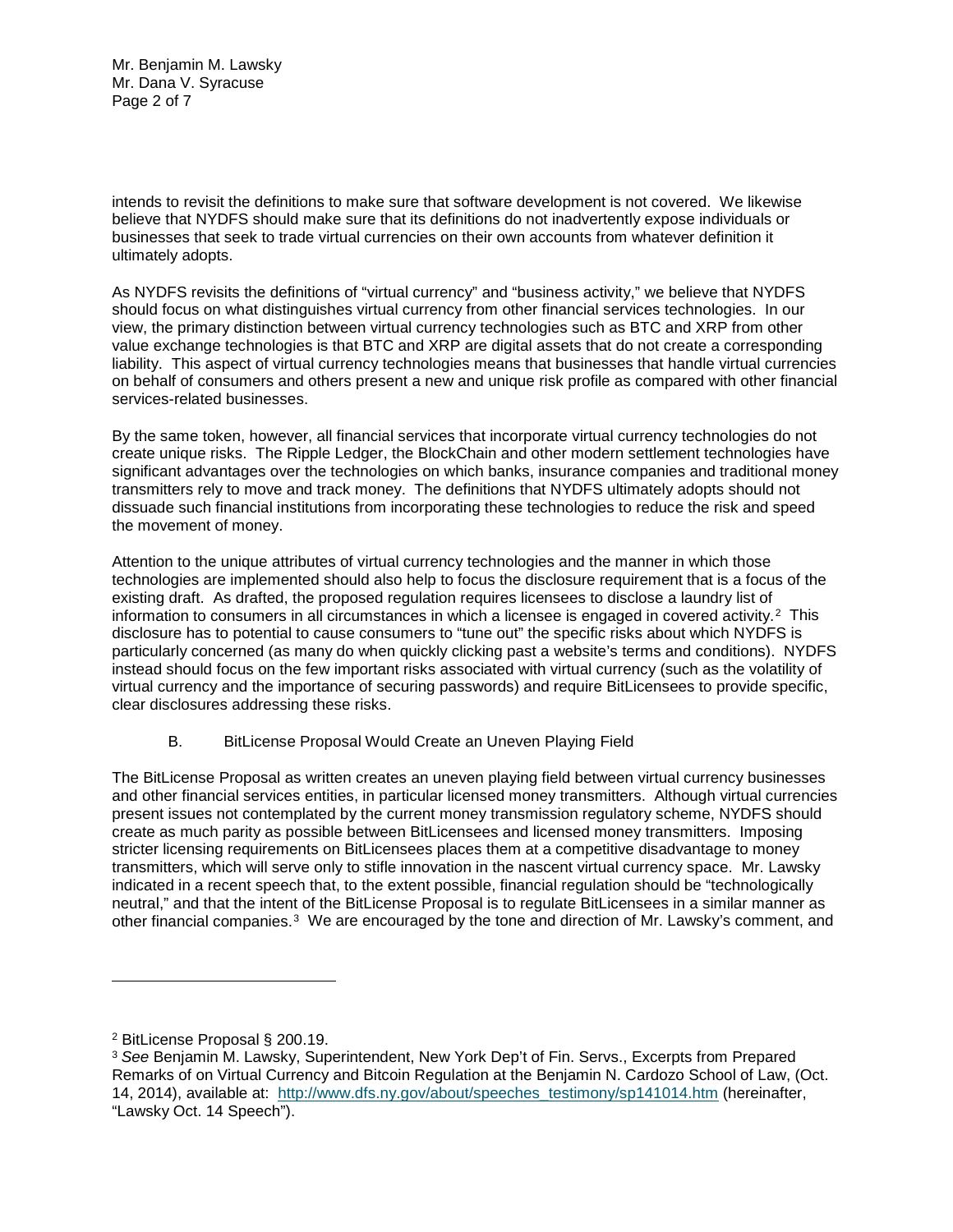Mr. Benjamin M. Lawsky Mr. Dana V. Syracuse Page 3 of 7

we identify the issues below to assist NYDFS in its effort to create regulatory parity between BitLicensees and other financial companies.

1. Relationship between BitLicenses and Money Transmitter Licenses

A starting point is to clarify the relationship between BitLicenses and money transmitter licenses. As drafted, the BitLicense Proposal would require money transmitters engaged in VCBA to obtain a BitLicense in addition to their money transmitter license. At the same time, BitLicensees would be licensed to engage in VCBA only, and not traditional money transmission. Requiring money transmitters and virtual currency businesses to obtain two separate licenses—both of which have largely similar requirements—would serve only to stifle innovation and competition, and may impose nearly insurmountable requirements for smaller companies. Ideally, NYDFS should exempt money transmitters from licensing requirements similar to the exemption already contemplated for entities chartered under the New York Banking Law to conduct exchange services.<sup>[4](#page-2-0),[5](#page-2-1)</sup> Along the same lines, NYDFS should also clarify that obtaining a BitLicense will satisfy the statutory licensing requirements for money transmission. Mr. Lawsky recently indicated instead that NYDFS will streamline the process where applicants are required to obtain both a money transmitter licenses and a BitLicense, permitting applicants to crosssatisfy the requirements of each license.<sup>6</sup> We believe that combining the application processes for money transmitter licenses and BitLicenses will certainly help alleviate the burden of applying for both licenses, particularly if the application requirements deviate only in the narrow instances that reflect material difference in what is being regulated—virtual currency versus fiat currency.

2. Definitions in Money Transmitter Laws Should Be Carried Forward

NYDFS should carry forward certain definitions contained in the money transmitter laws in order to create a level playing field across businesses engaging in virtual currency and non-virtual currency activity. The money transmitter laws require agents of money transmitters to be bonded and insured. However, agents of licensed money transmitters are themselves exempt from the money transmitter licensing requirement.[7](#page-2-3) The BitLicense Proposal takes a different approach, and instead prohibits BitLicensees from conducting VCBA through an unlicensed agent. $8$  There is no reason why a money transmitter should be able to utilize an agent while a BitLicensee cannot. NYDFS should permit a BitLicensee to use unlicensed agents, but require that any agent be under written contract and be bonded and insured as under the money transmitter laws.

Similarly, unlike under the money transmitter laws, the BitLicense Proposal does not exempt entities that engage in processing transactions between BitLicensees. The broad definition of VCBA would seem to capture these processing entities. New York's money transmitter laws, however, permit entities to transmit currency between licensed money transmitters without themselves being licensed. There is no reason why NYDFS should require an entity engaged in processing activity between two BitLicenses to obtain its own license. NYDFS should clarify that such activity falls outside the reach the regulation.

<span id="page-2-0"></span><sup>4</sup> *See* BitLicense Proposal § 200.3(c).

<span id="page-2-1"></span><sup>5</sup> NYDFS should also expand to all chartered banks the existing exemption currently limited to banks charted "to conduct exchange services." *See* BitLicense Proposal § 200.3(c).

<span id="page-2-2"></span><sup>6</sup> *See* Lawsky Oct. 14 Speech.

<span id="page-2-3"></span><sup>7</sup> *See* NY Banking Law §§ 640(10), 648; 3 NYCRR §§ 406.2(l), 406.4.

<span id="page-2-4"></span><sup>8</sup> BitLicense Proposal § 200.3(b).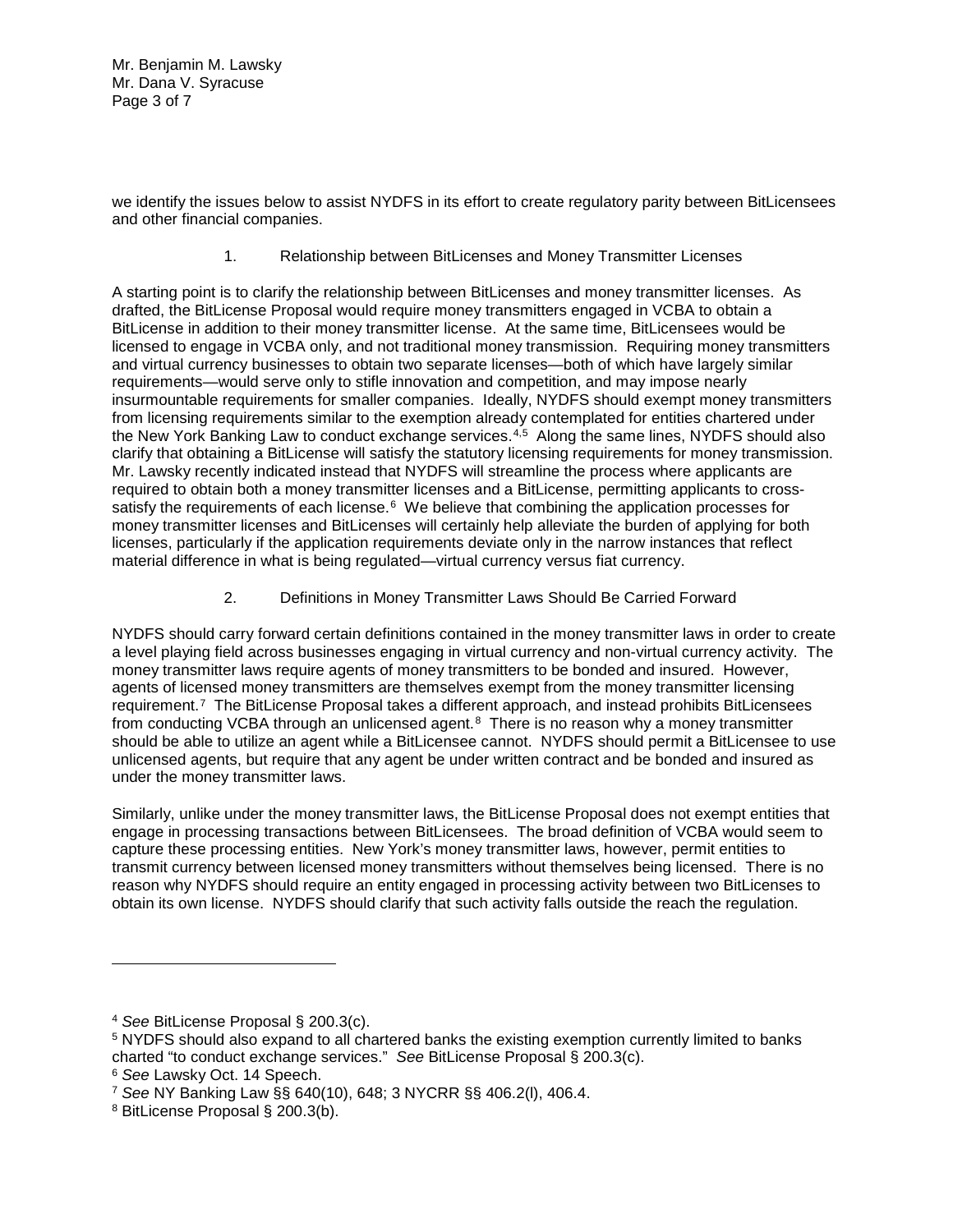Mr. Benjamin M. Lawsky Mr. Dana V. Syracuse Page 4 of 7

## 3. Anti-Money Laundering Program is Overly Burdensome

The BitLicense Proposal's anti-money laundering ("AML") program imposes several requirements not required of money transmitters, and which are not justified and place BitLicensees at a relative disadvantage. Most notably, one specific requirement—to collect the identity and physical address of all parties to a transaction—is not workable under most current virtual currency protocols.

*Collecting the Identity and Physical Address of All Parties.* The BitLicenses Proposal requires that licensees keep records of all transactions, including "the identity and physical address of the parties involved."[9](#page-3-0) Within open network virtual currency protocols, including Ripple, in the common scenario of a one user transferring virtual currency to another user, the only information the transmitting entity needs for the recipient is their public key. And, the user sending the virtual currency may not know anything else about the recipient. In this scenario, the entity transmitting the virtual currency would be engaging in VCBA but would not know the recipient's identity or address and thus be unable to satisfy the BitLicense Proposal's AML program requirements. The problem is that in open networks, a transmitting entity does not have a relationship with all parties to a transaction. Although theoretically there are ways in which the transmitting entity may seek to gather the required information from the recipient, such as by asking the recipient to provide the information, this is not the current practice of most virtual currency protocols. Imposing this reporting burden on the recipient and the BitLicensee (plus any additional added burden of verification) may have the effect of pushing BitLicensees to operate closed or proprietary networks such that all transactions could occur only between a BitLicensee's own users—a move that would drastically restructure this industry and stifle the innovative capabilities of open networks virtual currency protocols.

However, this lack of recipient information is not unique to virtual currency transactions. For example, ACH and SWIFT methods both transfer currency requiring only "key" information from the recipient. Without the need for confirmation of recipient identification for non-virtual currency transfers, it seems hard to argue that there is a policy rationale that should apply only to virtual currency transactions. Nor does the lack of documented harm associated with virtual currencies seem to warrant requiring this heightened level of recipient visibility. And, the fact that many virtual currency technologies, including Ripple, have publicly available ledgers and other methods that make virtual currency transactions *more* traceable than transactions occurring over conventional networks further obviates the need for traditional, or more onerous, reporting requirements.

*Reporting Transactions Exceeding \$10,000.* The BitLicense Proposal's AML program also requires BitLicensees to report transactions exceeding \$10,000 in aggregate in any day by a single user.<sup>10</sup> This requirement would be onerous for BitLicensees, and appears to be an arbitrary threshold unlikely to combat money laundering. As virtual currency becomes more widely accepted as a means of payment, we anticipate BitLicensees handling transactions over \$10,000 in aggregate for institutional entities on a daily basis. Requiring BitLicensees to submit reports for each such user each day would be onerous, and the reported information would provide little if any value in combating money laundering. Additionally, the \$10,000 threshold itself appears arbitrary for identifying suspicious activity. Instead of NYDFS imposing its own requirements on virtual currency business, it is less onerous and more practical for NYDFS to rely on the AML reporting requirements the Bank Secrecy Act ("BSA") imposes on Money Services Businesses ("MSBs"). These requirements apply equally to BitLicencees engaged in VCBA as they do

<span id="page-3-0"></span><sup>9</sup> BitLicense Proposal § 200.15(d)(1). The proposal elsewhere also requires BitLicensees to keep records of all transactions, including for each transaction "the names … and physical addresses of the parties to the transaction." *Id.* § 200.12(a)(1).

<span id="page-3-1"></span><sup>10</sup> BitLicense Proposal § 200.15(d)(2).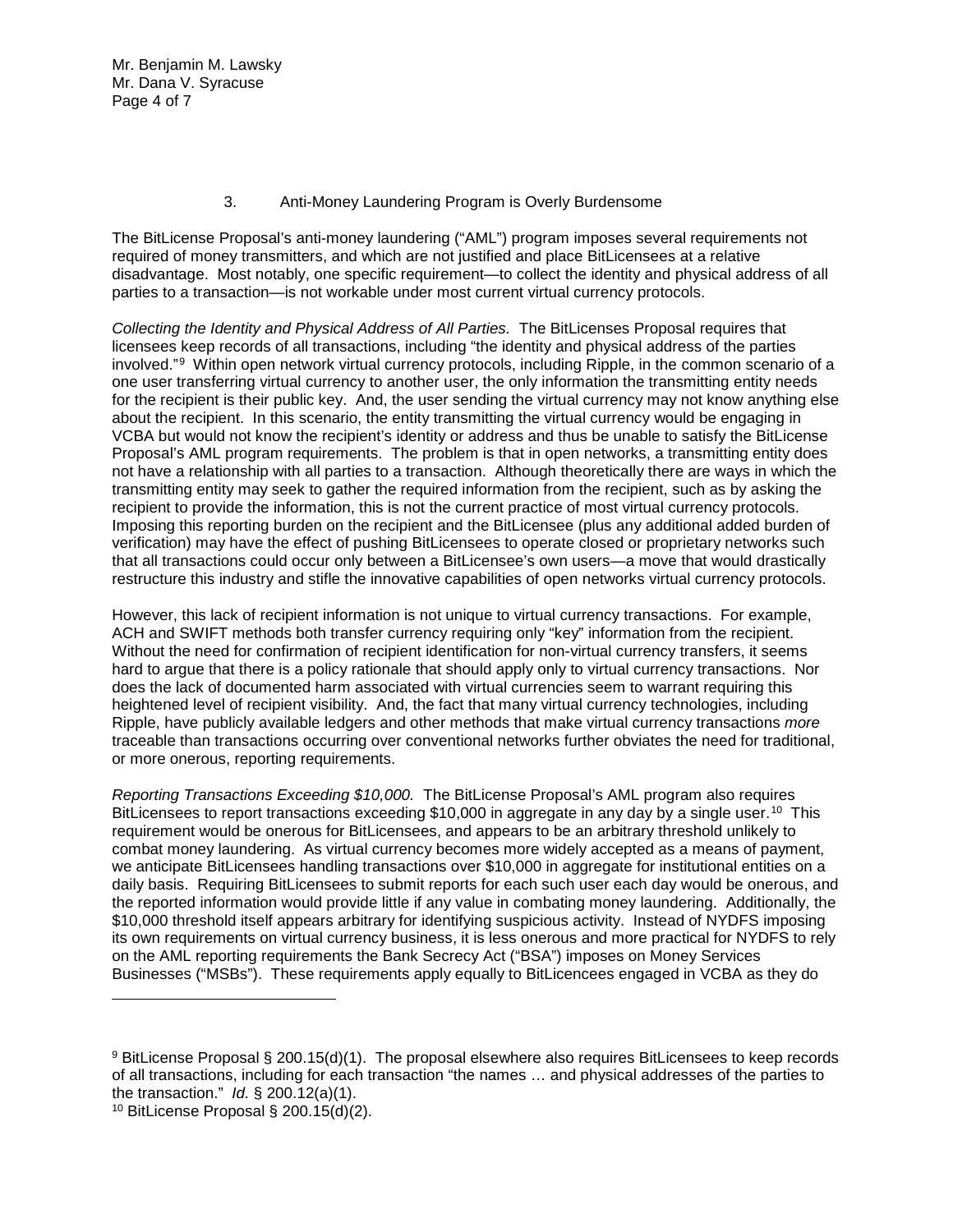Mr. Benjamin M. Lawsky Mr. Dana V. Syracuse Page 5 of 7

any other MSB engaged in traditional money transmission. Additionally, the fact that virtual currencies are more traceable than cash (because of technologies like publicly available ledgers) should serve to reduce the need to impose more stringent reporting requirements on virtual currency businesses.

*Filing Suspicious Activity Reports ("SARs") with NYDFS.* The BitLicense Proposal's AML program requires BitLicencees not required to file SARs under the BSA to file them with NYDFS.<sup>[11](#page-4-0)</sup> This creates an inconsistency between BitLicensees and licensed money transmitters. NYDFS requires money transmitters to simply comply with the existing federal regime. It is unclear why BitLicensees should be treated differently. Instead, NYDFS should defer to the federal regime's imposed SAR requirements, and treat virtual currency businesses the same as licensed money transmitters.

*Verifying Accountholders Initiating Transactions Exceeding \$3,000.* The BitLicense Proposal's AML program requirement to verify accountholders initiating transactions over \$3,000[12](#page-4-1) raises several issues. First, the requirement seems to presuppose a retail interaction between a consumer and a BitLicensee in which the consumer seeks to initiate a single transaction (as opposed to, for example, providing a BitLicensee with instructions to engage in a series of transactions that, over time, will likely exceed \$3,000 in aggregate). If this is a presupposition of the BitLicense Proposal, then they should explicitly state that this is the case. Second, this requirement creates an uneven playing field between virtual currency businesses and other financial services entities because it would be unique to virtual currency transactions. For example, a credit card company does not require additional identity verification each time a cardholder makes a purchase exceeding \$3,000. Third, the required method for verifying the identity of accountholders is not clear. Would a Licensees simply need to push a pop-up box asking the user: "Please check 'Yes' if you are Mr. Smith"? Or would the user have to re-enter a password or some other personal identifying information? However, in either case, the verification would not provide much value.

4. Cyber Security Requirements Would Be Unique to BitLicensees

The cyber security program requirements<sup>[13](#page-4-2)</sup> would impose a burden on BitLicensees currently not shouldered by licensed money transmitters. While it is entirely appropriate in general for companies engaged in cyber activity to have cyber security programs, NYDFS should not impose upon BitLicensees the requirement to have a cyber security program when money transmitters engaged in cyber activity related to non-virtual currencies have no similar requirement. Doing so has the immediate impact of creating an uneven playing field between BitLicensees and licensed money transmitters. NYDFS should not impose cyber security requirements on BitLicensees without also imposing equal requirements on licensed money transmitters. Moreover, imposing prescriptive cyber security requirements creates a regime that may be much more burdensome than necessary and not rationally related to the risks each individual BitLicensee faces—*e.g.*, such as maintaining audit records for 10 years,[14](#page-4-3) enclosing hardware in locked cages,<sup>[15](#page-4-4)</sup> and third-party review of source code (which also potentially introduces additional security risks).<sup>16</sup> NYDFS should instead implement an individualized examination process so that cyber security requirements can be better tailored to each BitLicensee's business.

<span id="page-4-0"></span><sup>11</sup> BitLicense Proposal § 200.15(d)(3)(ii).

<span id="page-4-1"></span><sup>&</sup>lt;sup>12</sup> BitLicense Proposal § 200.15 $(q)(4)$ .

<span id="page-4-2"></span><sup>13</sup> *See* BitLicense Proposal § 200.16.

<span id="page-4-3"></span><sup>14</sup> BitLicense Proposal § 200.16(e)(2)(v).

<span id="page-4-4"></span><sup>&</sup>lt;sup>15</sup> BitLicense Proposal § 200.16(e)(2)(iii).

<span id="page-4-5"></span><sup>16</sup> BitLicense Proposal § 200.16(e)(3).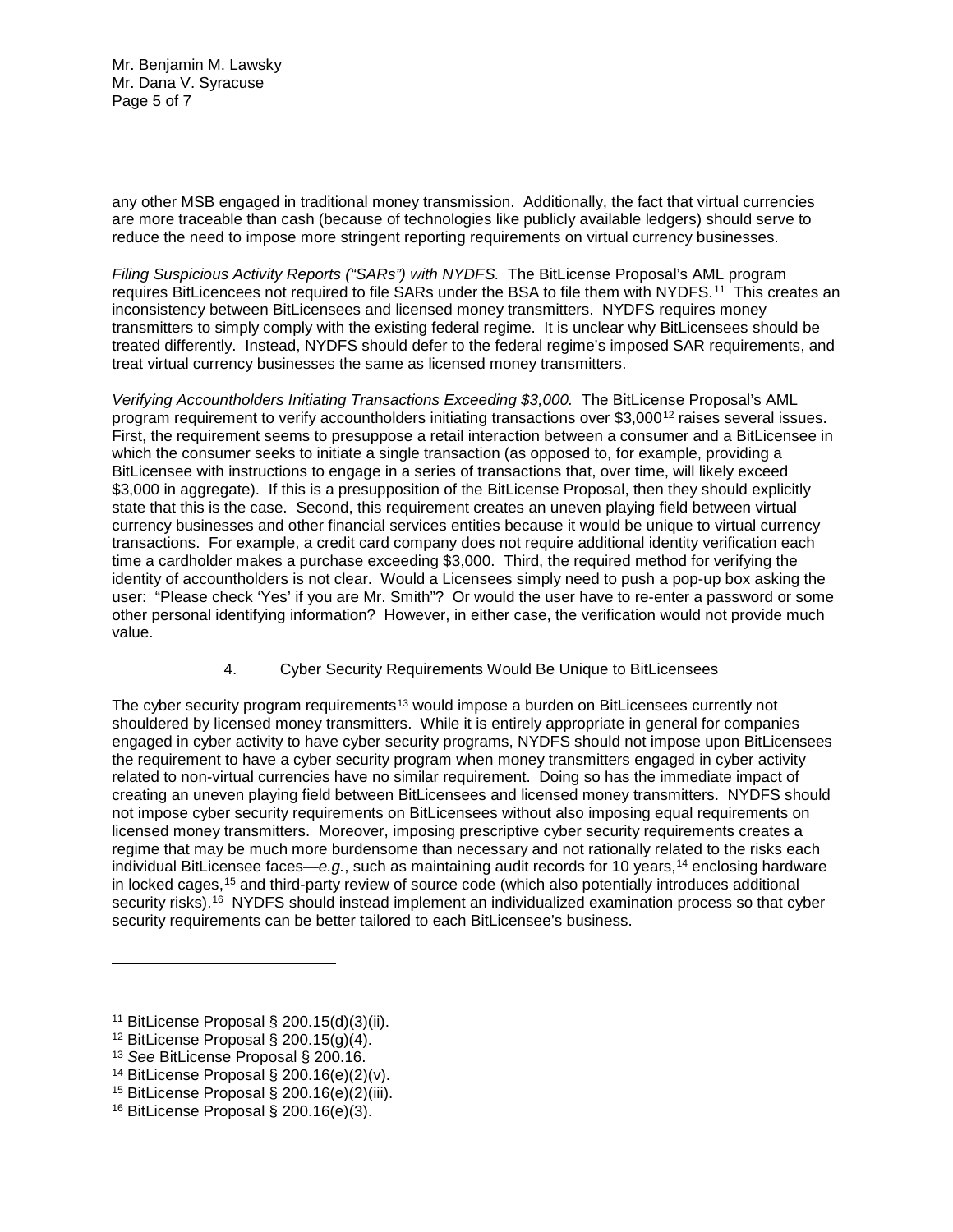Mr. Benjamin M. Lawsky Mr. Dana V. Syracuse Page 6 of 7

5. Certain BitLicense Application Requirements are Too Broad

The BitLicense Proposal imposes application requirements related to fingerprints, photographs, and written policies that are much broader than the application requirements for money transmitter licenses. Existing money transmitters are required to collect this information only from officers, directors, and owners of a significant equity stake in the company, and at that level, these requirements likely contribute to corporate integrity. But there does not appear to be any justification for extending these requirements to all employees of BitLicense applicants.

Additionally, BitLicense applicants must provide a copy of "all written policies and procedures",[17](#page-5-0) whereas money transmitter applicants need only provide a limited set of policies. It is also not clear what benefit NYDFS gains in having access to an applicant's entire set of policies and procedures, including those wholly unrelated to VCBA. If anything, applicants should only be required to provide written policies and procedures related to their virtual currency business and relevant to the NYDFS' license determination, such as policies related to anti-fraud, AML, cyber security, privacy and information security, recordkeeping, business continuity and disaster recovery, and complaints.

6. Various Additional Requirements on BitLicensees

The BitLicense Proposal contemplates imposing various other requirements on BitLicensees not currently, or well beyond the current requirements, imposed on licensed money transmitters. These include:

- Requirement to obtain prior written approval for any proposed "material change" to the business<sup>[18](#page-5-1)</sup> (not required of money transmitters);
- Minimum capital requirements<sup>[19](#page-5-2)</sup> (not required of money transmitters);
- Investment restrictions<sup>[20](#page-5-3)</sup> (more onerous than those of money transmitters<sup>21</sup>);
- Requirement to obtain prior written approval for change of control triggered at 10% of a company's equity<sup>[22](#page-5-5)</sup> (instead of at 25% for money transmitters<sup>[23](#page-5-6)</sup>);
- Reports and financial disclosures<sup>[24](#page-5-7)</sup> (more onerous than required of money transmitters<sup>25</sup>); and
- Establishing a written business continuity and disaster recovery plan<sup>[26](#page-5-9)</sup> (not required of money transmitters).

This strict framework—in addition to the examples discussed above—creates disparity between virtual currency businesses and money transmitters. And, in fact, it imposes upon BitLicensees many requirements typically reserved to regulate banking institutions (even though Mr. Lawsky has clarified that banks are subject to separate approval to engage in VCBA and must also abide by BitLicense-specific

- <span id="page-5-5"></span><sup>22</sup> BitLicense Proposal § 200.11(a)(2).
- <span id="page-5-6"></span><sup>23</sup> 3 NYCRR §§ 406.11(b)(1).
- <span id="page-5-7"></span><sup>24</sup> BitLicense Proposal § 200.14.
- <span id="page-5-8"></span><sup>25</sup> 3 NYCRR §§ 406.10.

<span id="page-5-0"></span><sup>17</sup> BitLicense Proposal § 200.4(a)(10).

<span id="page-5-1"></span><sup>18</sup> BitLicense Proposal § 200.10.

<span id="page-5-2"></span><sup>19</sup> BitLicense Proposal § 200.8(a).

<span id="page-5-3"></span><sup>20</sup> BitLicense Proposal § 200.8(b).

<span id="page-5-4"></span><sup>21</sup> NY Banking Law § 651.

<span id="page-5-9"></span><sup>26</sup> BitLicense Proposal § 200.17.